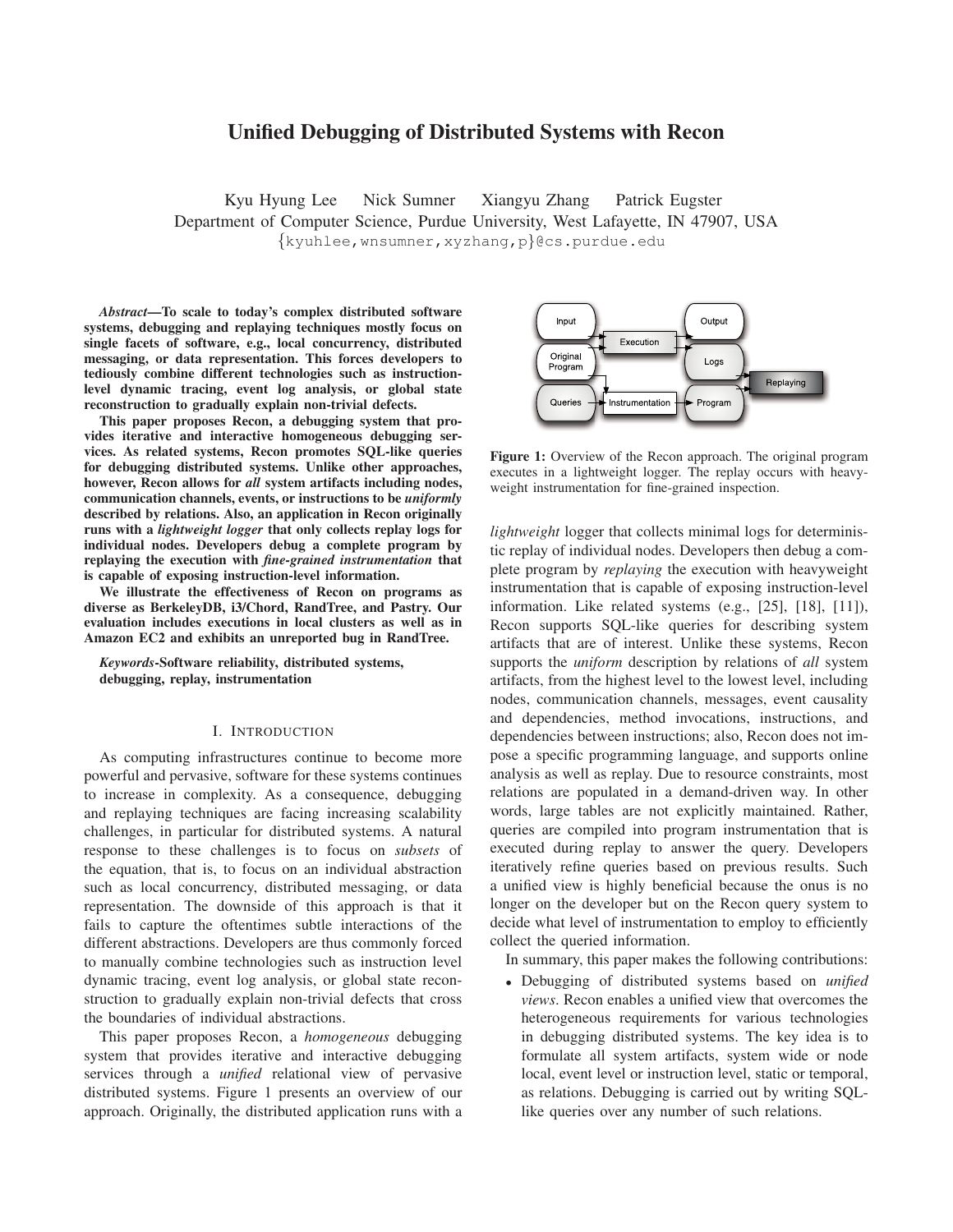- Compilation of queries to *various instrumentation levels*. Due to resource constraints, most relations are not explicitly maintained by Recon. We describe how Recon's query compiler translates queries into event log filtering components and code instrumentation. Executing these evaluates queries on demand.
- Separation of *lightweight logging* and *fine-grained replay*. Most existing logging and replay techniques are monolithic. That is, they are integrated into one tool that is either lightweight, and hence adequate for production runs but not sufficiently powerful for debugging, or relies on expensive infrastructures such as virtual machines that favor functionality over efficiency. Recon separates logging from replay to avoid expensive instrumentation during original executions. More powerful heavyweight instrumentation is only activated during replay.
- Evaluation of efficiency and effectiveness. We evaluate the efficiency and effectiveness of Reconon a diverse set of distributed programs and their bugs. The results conducted in a local cluster as well as in Amazon Elastic Compute Cloud (EC2) show that our recording overhead is only about 3% and that instrumented replay causes a constant factor slowdown, depending on the queries. 8 bugs, including a previously unreported bug in RandTree, are effectively resolved by querying various levels of information.

**Roadmap.** This paper presents Recon in a top-down manner: Section II uses real examples to illustrate the use of Recon. Section III presents a design overview of Recon's architecture. Section IV introduces Recon's debugging view. Section V presents the separation of logging from instrumented replay in Recon. Experimental results are presented in Section VI. Section VII discusses related work. Section VIII concludes with final remarks.

#### II. OVERVIEW BY EXAMPLES

In this section, we present an overview of our technique through examples. The sample bugs are from a Macedon [2] implementation of the Chord [27] distributed hash table protocol. Chord maps a key to a node so that the corresponding data item can be stored and maintained in that node. Chord has been extensively used in pervasive computing environments [4]. The protocol is able to find the host for a key in  $O(\log N)$  within N nodes, and to handle nodes joining and leaving at a cost of  $O(\log^2 N)$ .

The Macedon Chord was found to have a number of bugs in [14]. Some of them cause failures that are local to the node, i.e., they do not manifest directly in the interaction with other nodes. Let us first consider an uninitializedpointer-dereference bug that crashes the local execution. In the beginning, the observable symptom is merely the crash. The developer may have no idea what caused the crash. It may be an incorrect local assignment or faulty



**Figure 2:** Triangles represent nodes. Each table denotes a partial image of global key distribution. More particularly, a key value is stored in node succ; queries for key values in intvl. should be relayed to node succ.

interaction with other nodes. With our technique, the system is originally running with a lightweight logger. Upon the crash, replay logs are collected from nodes for debugging. The distributed execution is described by a set of *conceptual* relations that contain information such as values defined or used at a given execution point, data and control dependences of a given statement execution, and node interactions. The developer can write queries about such relations as though the relations were fully populated. In the above crash, suppose the failed node  $n$  crashed at execution point  $t$  when accessing variable d. The simplest way to proceed is to query when  $d$  was defined by writing the following query.

# **SELECT** definition **FROM Data Dependence WHERE** use **=** t **AND** variable **=** d **AND** host **=** n

The query compiler generates instrumentation that collects data dependences. Then the execution of  $n$  is replayed with the instrumentation. The query returns an empty table, indicating the pointer was never initialized.

Consider a more subtle Chord-related bug [14]. In the protocol, keys are distributed to nodes and each node has a partial image of the global distribution. In Figure 2, the key domain [0,7] is represented in a ring. Three nodes (triangles) have ids 0, 2, and 5. A key is stored in a node whose id is the key value or the first clockwise node successor of the key value in the ring, e.g., key 6 is stored in node 0. The tables at each node show the partial images. For example, the first row of the table at node 0 says that it knows keys 1, 2, and 4 are stored at nodes 2, 2, and 5, respectively. Furthermore, keys falling in the range of [1,2), [2,4), and [4,0) are relayed to the nodes specified in the succ column.

In these tables, a pair of (key, succ) is a *perfect pair* if key=succ. That means the key is stored in the node with the key value as its id. For example, (5,5), denoting that key 5 is stored at node 5, constitutes a perfect pair. According to the Chord protocol, upon the joining of a new node with id x, if x falls into the range of  $(\text{key}, \text{succ})$ , indicating the key has a new successor that is closer to being perfect, the succ entry will be updated to x, and x becomes the new host of the key. The bug occurs when a pair is perfect; upon the joining of any node  $x$ , the Macedon implementation updates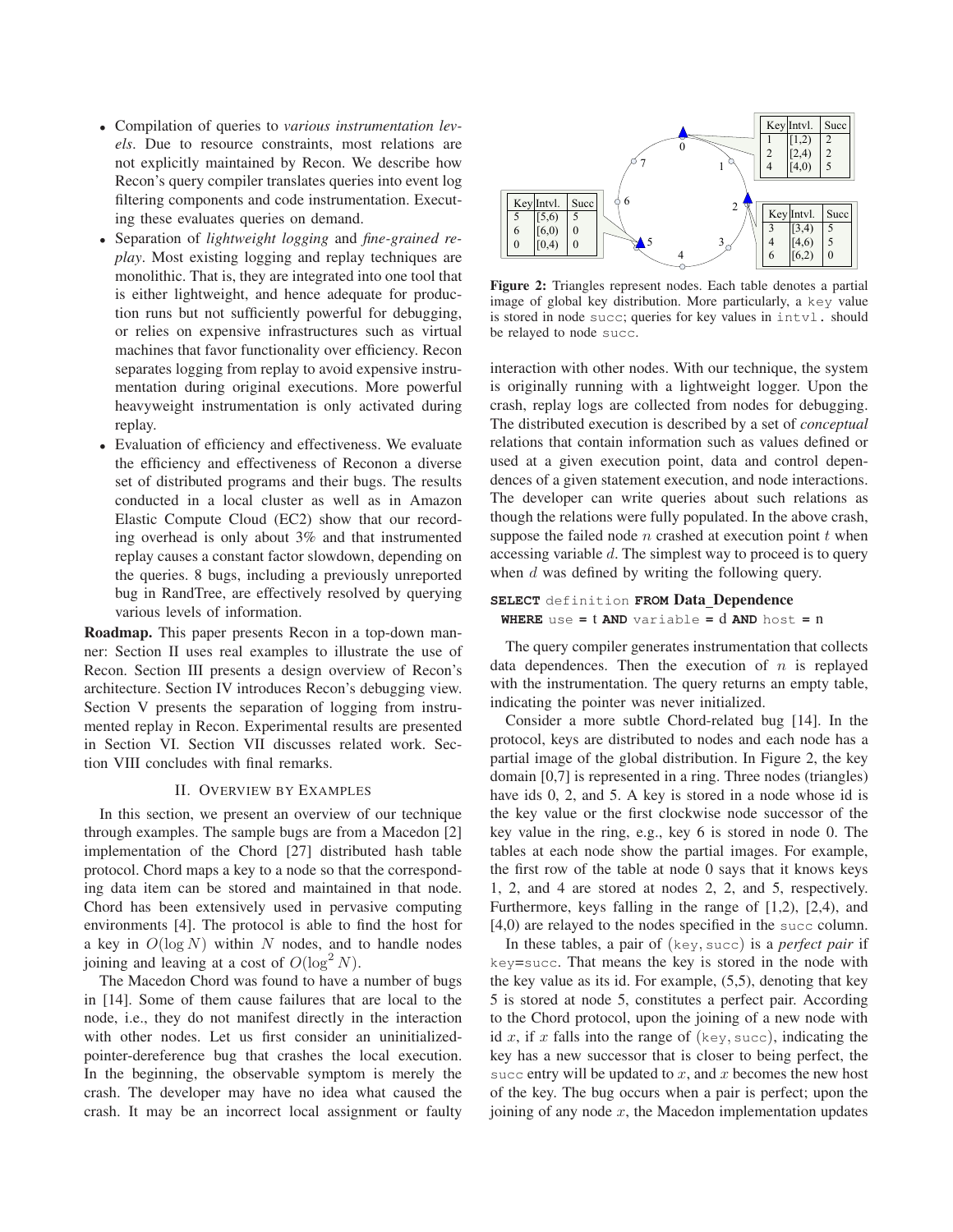the succentry to  $x$ .

In Figure 2, the failure occurs if a new node 6 joins. The table at node 5 is updated by setting the succ of key 5 to 6 due to the fault. Assume the request for key 5 is issued at node 2. Node 2 relays the request to node 5 according to its table, which returns 6 as the node that hosts key 5. The attempt from node 2 to access the key at node 6 returns null, which is the failure. The programmer observes the null return at node 2. A local query performed at node 2 reveals that node 6 was returned as the successor by the previous request sent to node 5. The programmer now can write another query to retrieve, at node 5, who defined the returned value. The answer to that query reveals that the successor was updated to 6 in the method that handles the joining of new nodes. Note that these queries operate at various levels including communication across nodes. How to answer them is completely handled by our technique and hence transparent to the developer.

# III. DESIGN OVERVIEW

Recon consists of several components, as shown in Figure 1. During normal execution, a light-weight logger records a minimal application log for deterministic replay, containing non-deterministic effects on the execution such as system calls, CPU instructions, or signals. Recon provides an SQL-based interface to the user for debugging operations; a query compiler generates program instrumentation that is executed during replay.

# *A. Logging and Replay System*

One unique feature of Recon is the separation of logging and replay to allow for *fine-grained replay* with necessary heavyweight instrumentation only upon this replay, whilst only requiring *lightweight logging* at runtime. Most existing logging and replay systems are monolithic, collapsing both the recording and replay capabilities. If *low recording overhead* is the target, typical logging and replay architectures (e.g. [9]) change the table for system calls (*syscalls*) or rewriting instructions around syscalls in the executable to redirect them to wrappers. The perturbations imposed on the application execution are usually very limited. During replay, the same interception is performed to read values from the log file without executing the actual syscalls. *Jockey* [24] is an example of such a system. Jockey provides lowoverhead logging and deterministic replaying for interactive or distributed programs. Jockey records invocations of nondeterministic system calls and CPU instructions for deterministic replay.

Alas, such OS-level interception is not able to expose fine-grained execution information such as values and dependences of individual instructions necessary for debugging distributed systems. The necessary information is obtained with *heavyweight* instruction-level instrumentation through dynamic binary instrumentation tools like *Pin* [17] or *Valgrind* [20], but at a high cost in terms of runtime overhead. For example, [21] shows the overhead of Pin is up to 60% for intercepting syscalls. An alternative is to realize the logging and replay functionality in a full-fledged virtual machine that allows intercepting both fine-grained instruction execution and coarse-grained system calls. However, this requires that applications run on the virtual machine.

Recon, in short, uses the Jockey recording/replaying tool as a logger at recording time, yet we implemented a replaying tool which is combined with a dynamic instrumentation tool in Pin. Our replay tools also provide guarantees on deterministic replay of individual nodes by trapping system calls and CPU instructions of application and retrieving events from the log file without actually passing syscall requests on to the OS. We will discuss our implementation in Section V in detail.

# *B. User Interface*

Recon provides a declarative interface based on SQL to the developer. Various levels of system artifacts are encoded uniformly into relations. Debugging operations can be composed as queries on one or more such relations. For example, if the developer is concerned about the local instruction-level status and global network status, he/she can easily write a join query of a local table and a global table on conditions about time, etc. Relations are solely conceptual, i.e., they are not explicitly populated and stored. Instead the query compiler translates queries into binary instrumentation at selected program points to evaluate queries online during replay. Note that queries can vary between replays, thus supporting iterative debugging. In the past, SQL interfaces have been proposed for logging and profiling related applications, such as in [25], [16], [11], [18]. Existing work mostly focuses on querying event logs. In other words, an event log is collected beforehand and serves as a database; events are often at a coarse level, otherwise the space consumption would be prohibitive. Some [11], [18] feature online query evaluation. However, they do not support replay and their schema designs are not debugging oriented. For example, they do not support data and control dependence. In contrast, under the hood of a SQL interface, we support iterative and interactive debugging through replay and expose critical execution artifacts through various relations.

The query language supports standard relational operations including *selection*, *projection*, *join*, *anti join*, and *aggregation*, i.e., the **GROUPBY** operation. The aggregation operation can be useful in finding anomalous behavior. The semantics of the query language also largely follow the standard SQL semantics. The precise information that queries may work with and how the queries can be effectively answered are discussed in the following sections.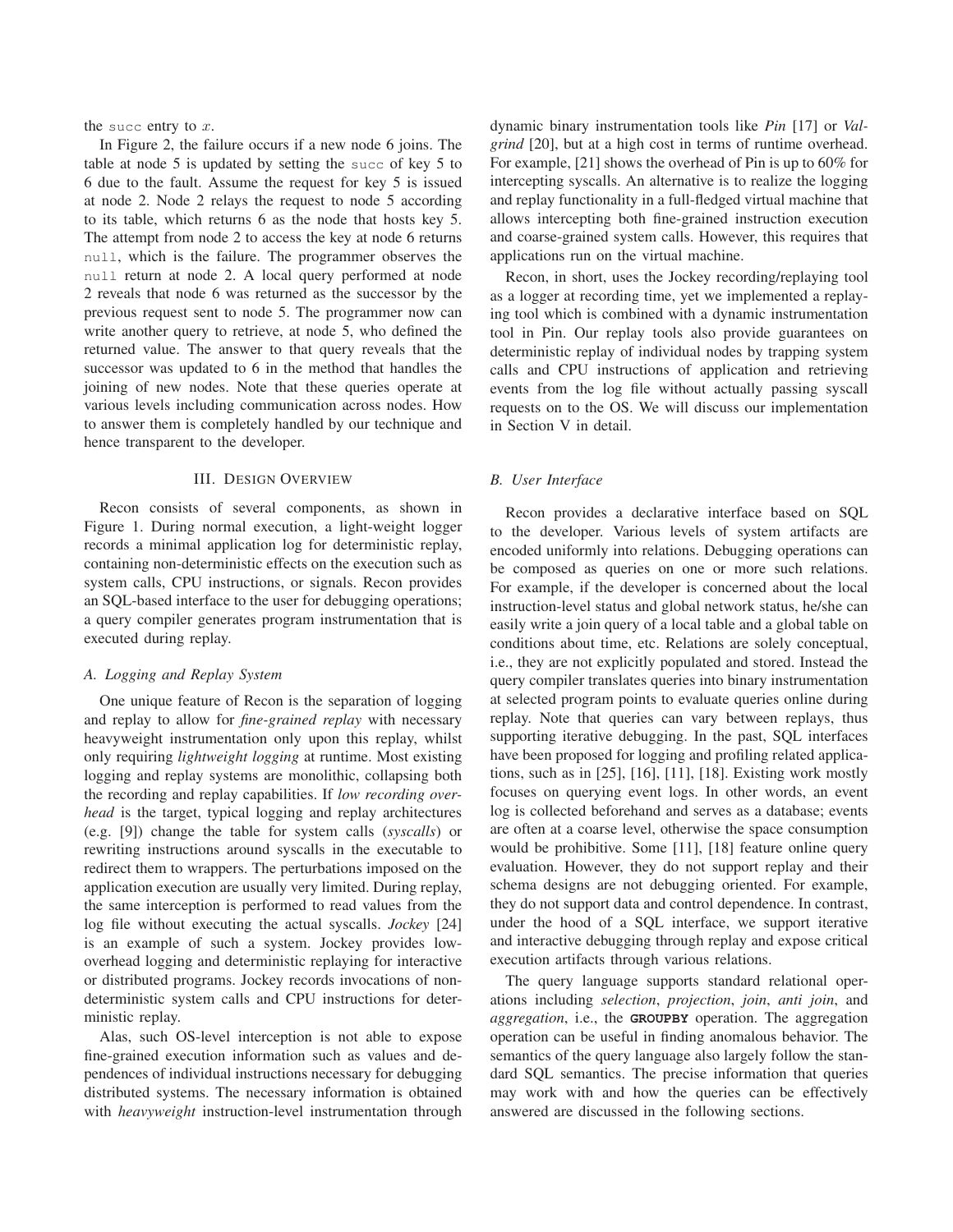| State (ST)        |                               |                              | Control Dependence (CD)                      |                   |                   |                            | Data Dependence (DD)   |                             |                        |                              |  |
|-------------------|-------------------------------|------------------------------|----------------------------------------------|-------------------|-------------------|----------------------------|------------------------|-----------------------------|------------------------|------------------------------|--|
| Field             | Type                          | Description                  | Field                                        |                   |                   | Field                      |                        | Type                        |                        | Description                  |  |
| host              | <b>INT</b>                    | host id                      | Type                                         |                   | Description       | host                       |                        | <b>INT</b>                  |                        | host id                      |  |
| location          | EXE PNT                       | exec. point                  | host                                         | <b>INT</b>        | host id           |                            | definition             | definition point<br>EXE PNT |                        |                              |  |
| variable          | <b>STRING</b>                 | variable                     | branch                                       | EXE PNT           | branch point      | use                        | EXE PNT                |                             |                        | use point                    |  |
| value             | BYTE <sup>[]</sup>            | untyped value                | EXE PNT<br>location  <br>current exec. point |                   |                   | variable                   |                        |                             | variable of dependence |                              |  |
|                   |                               |                              |                                              |                   |                   |                            |                        | <b>STRING</b>               |                        |                              |  |
|                   |                               |                              |                                              |                   |                   | <b>Communication (COM)</b> |                        |                             |                        |                              |  |
|                   |                               |                              |                                              | Control Flow (CF) |                   |                            |                        |                             |                        |                              |  |
|                   |                               |                              |                                              |                   |                   |                            |                        |                             |                        |                              |  |
|                   | Output (OUT)                  |                              | Field                                        | Type              | Description       |                            | Field                  | Type                        |                        | Description                  |  |
| Field             | Type                          | Description                  | host                                         | <b>INT</b>        | host id           |                            |                        | <b>INT</b>                  |                        |                              |  |
|                   |                               |                              | location                                     | EXE PNT           | instruction point |                            | sender                 |                             |                        | sender id                    |  |
| host              | <b>INT</b>                    | host id                      | рc                                           | <b>INT</b>        | program counter   |                            | send_point             |                             | EXE PNT                | send point                   |  |
| location<br>value | EXE PNT<br>BYTE <sup>[]</sup> | output point<br>output value | instance                                     | <b>INT</b>        | instance          |                            | receiver<br>recv_point | <b>INT</b>                  | EXE PNT                | receiver id<br>receive point |  |

**Figure 3:** Schema for system properties that may be queried.

file **STRING** source file line **INT** line number

### IV. SQL INTERFACE

Recon's logging system collects minimal information for deterministic replay *at runtime*. Queries are evaluated by executing corresponding instrumentation generated by the query compiler *at replay*. This section describes schemas, instrumentation generation, and our query compiler.

#### *A. Schemas*

A set of relations that describe common aspects of distributed systems is predefined. These relations include **State**, **Data Dependence**, **Control Dependence**, **Control Flow**, **Output**, and **Communication**. The detailed schemas are shown in Figure 3. In particular, type **EXE\_PNT** is used to describe an execution point. Intuitively, one can interpret it as a triple (source file, line number, instance) that pinpoints a specific instance of a source code statement<sup>1</sup>. In our implementation, we use a more precise representation, which will be discussed in the next section. Variables are represented by their symbolic names.

Relation **State** records variable information observed within the system. It describes variable values on any host at any point over the duration of the system's execution. Recall that the relation is conceptual and only populated on demand, driven by queries. For example, if a variable value is queried at a specific location  $l$  for a node  $n$ , only the execution of  $n$  is replayed, and only the variable value at l is reported. Variables are not necessarily those that are defined or used at a location but rather those that are live.

The **Data Dependence** (**DD**) relation describes which definition (assignment) of a variable is used at a given execution point. For example, executing the code snippet in Figure 4(a) on node 0 conceptually inserts a tuple (host=0, definition= $(f1.c, 1, 1)$ , use= $(f1.c, 2, 1)$ , variable=x) in the table, meaning that the use of variable x at the first instance of statement 2 is defined at the first instance of 1 in file f1.c.

Similarly, **Control Dependence** (**CD**) describes the branch point that directly determines whether or not an



message **BYTE[]** message

Figure 4: Data\control dependence examples.

instruction at location on host is executed. Assume an execution of the code snippet in Figure 4(b) takes the true branch and the host is 0. The **CD** table conceptually contains two tuples (host=0, branch= $(f2.c, 1, 1)$ , location= $(f2.c, 2, 1)$ ) and (host=0, branch= $(f2.c, 1)$ 1, 1), location=(f2.c, 3, 1)). Relation **Control Flow** (**CF**) associates each execution point with a binary program counter, execution instance, and symbolic information.

Besides the above relations describing fine-grained information, we also have relations for coarser-grained information. The output of a host is described by the **Output** (**OUT**) relation. The interaction between hosts is captured by the **Communication** (**COM**) relation. This relation observes all messages sent between hosts along with the hosts involved and when they sent or received the message in question.

## *B. Instrumentation Primitives*

We now discuss how we leverage instrumentation to populate the aforementioned relations. The population is controlled by our query compiler.

**Representing Execution Point.** As discussed earlier, an execution point can be conceptually considered a triple of file name, source code line, and execution instance. However, this is not sufficiently accurate because it is common that a source code line may be composed of multiple statements and even different parts of a statement may lead to different instructions. For example, if a predicate has a conjunctive condition, the different clauses may have different execution instances at runtime. In Recon, we use the instruction count as the internal representation of an execution point (**EXE\_PNT**), i.e., the number of executed instructions up to

<sup>&</sup>lt;sup>1</sup>A statement can get executed multiple times, leading to many instances.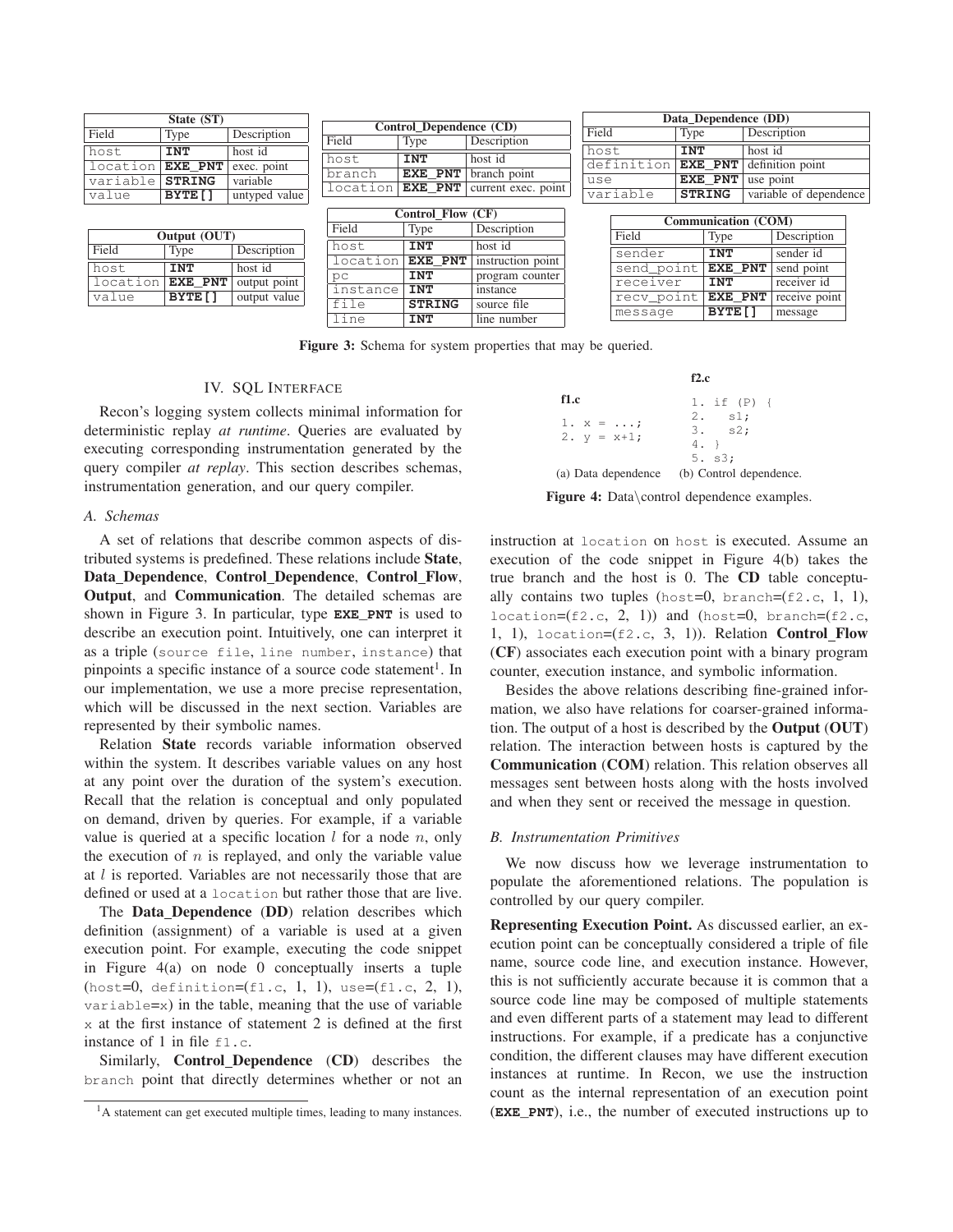the point in the same process. This is because replay is deterministic (we will discuss how we handle concurrency in Section V-A) and thus the same execution point always has the same instruction count. While instruction count is not a user-friendly representation, the symbolic information can be easily acquired by joining a query with the **CF** relation. For example, the following query identifies the source code location that outputs a string "Hello".

**SELECT** file, line, instance **FROM CF INNER JOIN OUT ON CF**.location **= OUT**.location

**WHERE OUT**.value="Hello"

**Resolving Variables.** For usability, we allow developers to specify variables in their queries using symbolic names. Because the instrumentation to answer queries has to be at the binary level, we have to resolve variables to their addresses. We leverage a tool called *dwarfdump* [1] to establish the mappings between symbolic names and addresses. For global variables, the tool can directly yield their addresses. The offset of a local variable in the stack frame of its enclosing function can also be identified by the same tool. At runtime — combined with the stack base address which can be acquired from the binary instrumentation tool Pin — Recon can compute the stack addresses of local variables. For heap variables, their reference paths are followed to identify their addresses. Note that it must be true that the reference path of a heap variable starts with a global or stack variable, whose address we have already resolved.

**Primitives for Relations.** To answer a query on the **State** relation, we first replay the specified host up to the requested execution point; then we resolve the addresses of the specified variables and retrieve their values. For the **OUT** and **COM** relations, as both output emission and message sending have to go through system calls, queries can be answered by simple processing of the replay log. Queries of the **CF** relation are straightforward to answer as the Pin infrastructure allows identifying the precise PC (program counter) of each instruction and its symbolic information.

The remaining two relations (**DD** and **CD**) require more effort. Consider the **DD** relation first. We detect data dependences through a data structure called *shadow memory* – a small piece of memory allocated inside Pin for each program variable. This memory can be considered the shadow of the respective variable. Upon the definition of the variable, the location that defines the variable is recorded in its shadow memory. Later, when the variable is used, a dependence is detected. Let  $SM(x)$  be the shadow memory of x. Consider the example in Figure 4(a). When line 1 is executed,  $SM(x)$ is set to 1. When line 2 is executed, since  $x$  is used, a dependence is detected between 2 and  $SM(x) \equiv 1$  on variable x. We developed an instrumentation module for Pin to carry out the detection.

Control dependences in the **CD** table are detected as follows. Immediately after a branch point, the linear control flow from that point is dependent upon the branch point because whether or not an instruction is executed is directly determined by the branch. At the postdominator [8] of the branch, i.e, the join point of the branch, execution is no longer determined by the branch point. This implies that control dependence is organized into nested regions much like function calls, and similarly, control dependence can be efficiently observed throughout an execution by pushing a branch point onto a stack called the *control dependence stack*, and popping once its postdominator is encountered [28]. Thus, in the same way that the function call on the top of the call stack is the currently executed function, the control dependence for the current execution point is observed at the top of the control dependence stack. By maintaining this stack during replay with Pin, control dependences can be detected on the fly. Consider the example in Figure 4(b). Upon executing the branch point at line 1, line 1 is pushed onto the control dependence stack. The following executions of lines 2 and 3 are control dependent upon the top entry on the stack, which is line 1. The entry is popped at the execution of line 5, the postdominator of 1, indicating that the following executions are no longer decided by the branch at 1.

# *C. Query Compiler*

Above, we discussed how to detect information defined in the relations in Figure 3 through instrumentation primitives. However, we cannot afford first populating the relations and then answering queries. We rely on the *query compiler* to collect as little information as possible to answer queries. The compiler takes a query provided by the user, performs instrumented replay of the relevant hosts using Pin to collect the specific information needed to answer the query, and then performs the post-processing or aggregation necessary to present the results in the format requested by the user.

The compiler front end is a query parser. Because we support queries with a grammar structured like SQL, we leverage an existing SQL parser [3] to build an abstract syntax tree representing the query structure. Answering a single query then involves replaying precisely the desired subset of hosts with instrumentation that collects the information requested in the query. Determining which relations should be populated can be done by looking at the relations referenced in the query itself. The corresponding instrumentation primitives are enabled through command line options of Pin. A primitive can be easily attached to (or detached from) Pin by providing (removing) the corresponding instrumentation module name via the command line.

To avoid collecting too much information, it is necessary to control the elements or rows of the relations to be populated. That is, we never want to return results for the entire duration of any given host's execution, e.g., answering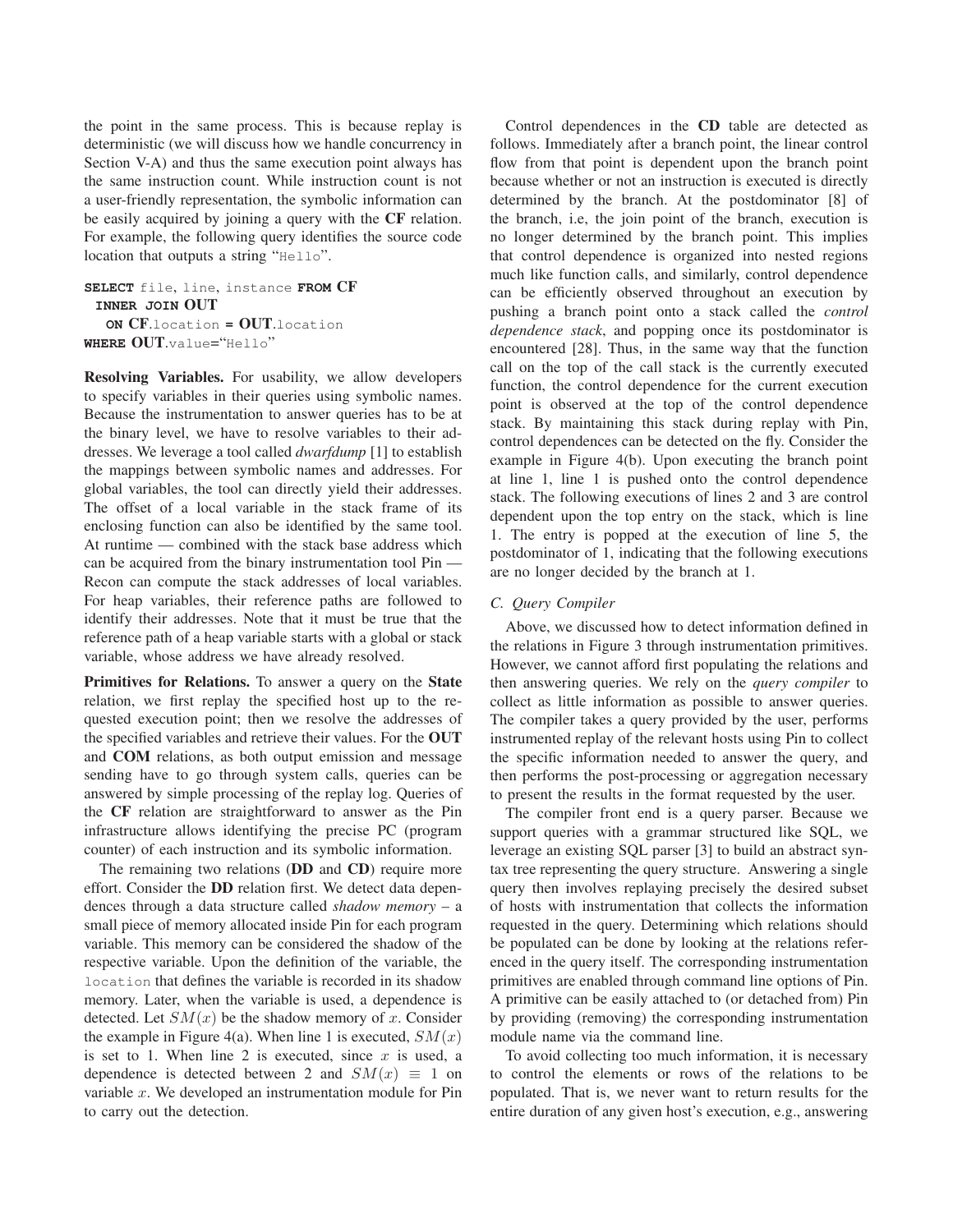a query like "**SELECT** \* **FROM** CF **WHERE** host=0", as it entails recording the entire control flow trace of a process. Hence, we only want to observe the relations at specific times or intervals. This is ensured through two different aspects of the system: **WHERE** clause filtering and **join** operations. First, let us consider simple queries over a single relation. In this case, the filters over which elements should be recorded are explicitly provided by the user in the form of the **WHERE** clause. Note that we require the **WHERE** clause to restrict at least one more field other than the host id when querying the **State**, **DD**, or **CD** relations because these relations reflect execution properties that may be viewed as continuous over the entire execution, yielding an intractable quantity of information.

When performing a join operation, or more specifically an inner join, results from a query over one relation are combined with results from another relation based on some common attributes. For example,

```
SELECT use FROM DD
INNER JOIN COM
 ON DD.definition = COM.recv_point
```
is a query that collects the execution points for all uses of variables defined at the reception of a message. Conceptually, it requires retrieving the **DD** and **COM** relations and then finding pairs of results that satisfy the join predicate as specified by **ON**. In practice, however, implementing the query this way would be intractable, requiring not only the explicit capture of both already large relations, but also some filtering over their Cartesian product. To deal with this, we pipeline the data collection of the relations used within a join operation, such that the concrete results from one relation are explicitly used in the collection of another. For example, in the above join operation, the query over **COM**, returning all recv\_points observed in the system, can be executed immediately. If that query is executed first, and the results from that query are used as the basis for restricting the query over **DD**, then finding a solution to the join can become practical because the number of communication events is expected to be tractable in practice.

| Precedence | <b>Relations</b>     |
|------------|----------------------|
| $(High)$ 1 | Output               |
|            | <b>Communication</b> |
|            | CD, DD, CF           |
| $(Low)$ 4  | <b>State</b>         |

**Table I:** Relation precedence in joins.

To generalize the above observation, we thus roughly use the expected approximate size of the implicit relations to prioritize which information should be collected first. The priorities are given in Table I. For example, output is expected to be a relatively rare occurrence on any particular node in the system, so evaluating queries on the **Output** relation is often directly feasible. Thus, it has the highest priority, and the results from an output query will be collected first in a join operation. Communication between nodes is not a rare event, but it does not happen at every instruction across all hosts, so **COM** has the next highest priority. The **CD**, **DD**, and **CF** relations all contain a bounded number elements at every instruction executed within the system, so they are all larger relations than **COM** and should only be evaluated afterward in order to winnow their results. Finally, **State** has a theoretically unbounded number of elements for every instruction executed on every host, so it clearly has the lowest priority when joining. In the event that the size of a result set still exceeds a maximum limit, we simply stop data collection and return the partial result set. The user can then refine the query further.

## V. REPLAY WITH INSTRUMENTATION

This section describes the separation of logging from replay in Recon and the implementation of its replay system.

Low overhead is important during logging execution. In contrast, replay is often conducted during the debugging phase, in which overhead is not a major concern and more functionality is highly desirable. Hence, we separate Recon into two subsystems. One is the logging tool that is very lightweight for normal runs; the other is the replayer built on a powerful dynamic instrumentation infrastructure.

Achieving such a separation is, however, far from trivial. Ideally, we could have combined existing industrial strength tools such as Jockey to record an execution and Pin for dynamic instrumentation. Unfortunately, the nature and the complexity of the tools don't allow this to happen straightforwardly as we explain in the following.

Jockey runs in user space. When an application is run on Jockey, Jockey calls an initialization method before the application gains control, in which Jockey scans through the binary, including the libraries loaded by the application, looking for any syscall sites. Those syscalls are redirected to Jockey by overwriting the instructions at the syscall sites.

In contrast, the dynamic instrumentation engine Pin takes a binary. During execution, before executing any new (never instrumented) code regions, it calls a provided instrumenting function. This function instruments the given code regions and returns a new code region that contains both the original semantics and the instrumentation semantics that expose execution details. Pin executes the instrumented code instead of the original code. The instrumented code region is also copied to a new code space and thus it can be reused without calling the instrumentor again during the same execution. Note that such instrumentation is dynamic, meaning that it occurs during execution of the program.

Simple aggregation of the two tools can occur in two ways: one is *Jockey+Pin+application*, meaning that both Pin and the application run on top of Jockey; the other is *Pin+Jockey+application*. Alas, neither works. In the former case, Jockey gains control first and the subject program of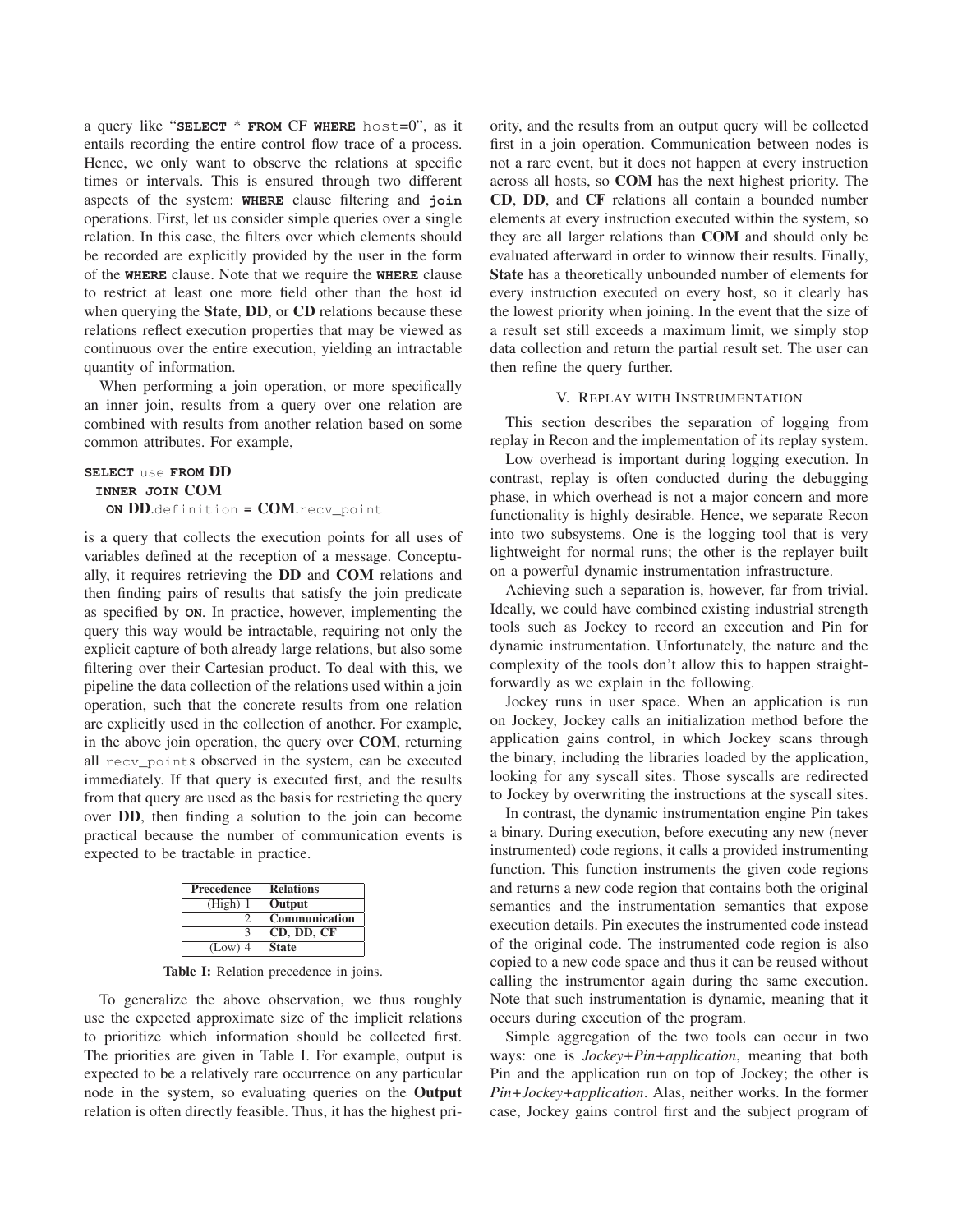Jockey is Pin instead of the application, which is itself the subject of Pin. Recall that Pin instruments the application on the fly during execution, and only the instrumented version gets executed. The instrumented version does not exist at the beginning, and hence its syscalls are not visible to Jockey. In fact, Jockey will search for syscalls in Pin and patch them. Thus, during Pin execution, all those syscalls will be undesirably redirected to Jockey.

Inversely, if Jockey and the application run on top of Pin, Jockey first intercepts all the syscalls of the application. The patches by Jockey and then the logging/replay code become part of the application. When the patched application executes inside Pin, Pin will try to instrument the patches and the Jockey code along with the application code. Such instrumentation is not only undesirable but often destructive because Jockey patches and code are at a very low level. Also, both tools reserve an overlapping virtual space region for their own purposes, which causes intricate conflicts. Finally, the threading models of the tools are incompatible. As a result, even after solving the compatibility problem, the integration would still fail on threading programs.

Our solution is to avoid using Jockey for replay. Instead, we implement the replay functionality inside Pin. The insight is that since Pin can potentially trap each instruction in the application, we can easily trap all the syscalls in the application. In particular, we implement an event log parser that can parse the logs generated by Jockey. Then we trap all the syscalls of the application inside Pin. Upon the execution of a syscall, we retrieve the corresponding event from the log through the parser. Note that Pin allows us to compose and attach multiple instrumentation modules exposing various aspects of application execution. We still benefit from the low logging overhead by using Jockey to generate logs.

# *A. Handling Threading*

Jockey supports multithreaded applications using its emulation library called fakethread to allow maximal control over recording thread execution. Fakethread support is composed as a library that can be linked with threaded applications, providing the same interface as pthreads. It is completely inside user space and threads are opaque to the kernel, which is different from pthreads. Fakethread allows one thread to execute at a time. A thread is never preempted. Instead, it runs continuously until a blocking syscall, such as a blocking read or write, or until it fails to acquire a lock. In such cases, fakethread performs a (user space) context switch to the next ready thread. Jockey records all thread creation, join, termination, and context switch events.

In contrast, Pin's threading model is based on pthreads. It relies on the kernel to manage threads. In particular, the existence of a user thread is relayed to Pin by the kernel so that Pin can allocate space dedicated to the thread. Such space maintains thread local information related to analysis modules attached to Pin, e.g., a stack inside Pin for the thread in addition to the stack in user space. Pin does not interfere with thread scheduling. Context switches and synchronizations are managed by pthreads independently.

The differences between the two threading models make replaying Jockey logs inside Pin challenging. The problem stems from Pin not being aware of threads created through the user level fakethreads. As a result, thread specific space is not allocated inside Pin, leading to various problems.

|                                        | Application                                                | Pin                      |                                                      |  |  |  |  |
|----------------------------------------|------------------------------------------------------------|--------------------------|------------------------------------------------------|--|--|--|--|
| Thread T2<br>Thread T1                 |                                                            |                          | 21. intercept sleep() $\{$                           |  |  |  |  |
| 1. sleep();                            | 11. $read()$ ;                                             | 22.                      |                                                      |  |  |  |  |
|                                        | 12.                                                        | 23.                      | ft_switch();                                         |  |  |  |  |
| 31. ft switch() $\{$<br>return;<br>33. | Fakethread library<br>32. switch the user thread contexts; | 24.<br>25.<br>26.<br>27. | intercept read() {<br>read from log;<br>ft switch(); |  |  |  |  |

**Figure 5:** Example for fakethreads in Pin.

# *B. Achieving Separation in Recon*

Consider an example in Figure 5, in which fakethreads are used. The application has two threads, **T1** and **T2**. Their respective calls to sleep() and read() lead to blocking syscalls. The **Pin** box shows the functions (inside Pin) that intercept the two syscalls, which in turn call the fakethread context switch function. The **Fakethread** box shows the context switch function inside the fakethread library. Upon a syscall from the application, Pin traps the call and dispatches the call to the right handler inside Pin, e.g., intercept\_read() for the read() call in **T2**. The handler first reads the event from the log file. If the syscall is blocking, the fakethread context switch is called.

Figure 6 shows a sample execution that executes **T1** to the blocking syscall sleep() at line 1, then executes **T2** to the blocking call read() at line 11, and finally switches back to **T1**, ending with a segmentation fault. The reason is the invisibility of fakethreads inside Pin. The stacks shown beneath the trace inside Figure 6 explain the problem. Figure 6(a) shows the stacks after line 32 and before the context switch. Upon the switch, the user stack is changed from **T1** to **T2**. The problem lies in the trap of read() by Pin. Since Pin does not know that there are two threads, it uses the same internal stack such that the activation record of the intercept\_read() invocation is pushed on top of that of intercept\_sleep() (from **T1**), as shown in (b). As a result, in (c), when the fakethread scheduler switches back to **T1**, the user stack is correctly recovered but not the Pin stack. In particular, the return at line 33 would direct the control flow to intercept\_read() while it should return to intercept\_sleep().

Our solution is to use real pthreads during replay so that Pin is aware of the user threads. In particular, we create pthreads during replay at places where the log indicates that fakethreads were created during the original run; pthread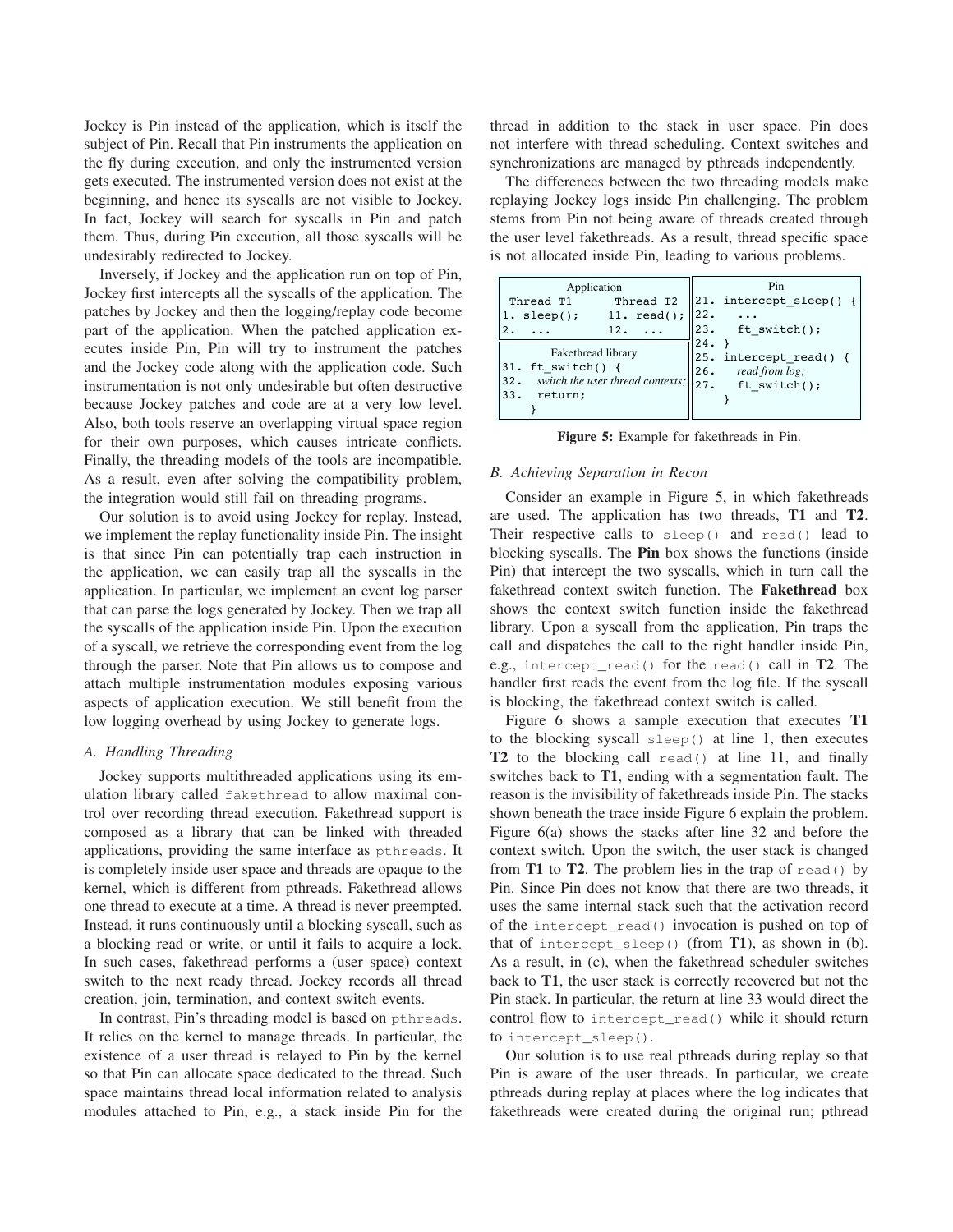

**Figure 6:** Fakethreads are problematic. The highlighted Pin stacks cause the problem.

joins and exits also strictly follow the log. The challenge lies in forcing the pthread scheduler to respect the schedule specified by the fakethread log. More specifically, fakethreads are not preemptive, but pthreads' default scheduling policy is preemptive, e.g., a thread's time slice may expire, such that undesirable context switches may occur. Furthermore, the pthread scheduler is external to Pin; thus forcing a context switch between two specific threads is not straightforward.

We use a global pthread lock to enforce the recorded schedule. More specifically, a thread has to own the global lock to start or resume its execution. A thread yields the lock only when the fakethread log indicates a context switch. Hence, a pthread originated context switch during replay does not lead to the execution of a different thread if the log does not say so.

## VI. EVALUATION

To establish the practicality of Recon, we examined the runtime overhead it incurs for logging and replay. We also evaluated Recon on several real world bugs, including one unreported bug, from four distributed applications.

### *A. Efficiency*

We first examined the runtime overhead incurred for both the logging that occurs in original runs and for the instrumented replays in the debugging phase. Overhead was measured on a set of four distributed programs including BerkeleyDB, i3/Chord, Pastry, and RandTree. BerkeleyDB is a popular open-source database engine that provides data replication capability to enable a group of processes to service the workload. The Pastry and RandTree implementations are those from the Mace infrastructure [12]. All tests were performed on an Intel dual core 1.66GHz machine with 3GB memory. Individual nodes in the network were executed in independent virtual machines, each running Linux 2.6.11. We also measured the logging overhead of BerkeleyDB on a real distributed environment, Amazon EC2. Each node had 2.66GHz CPU with 1.7GB memory.

Let us first consider the runtime overhead during logging and uninstrumented replay (on Pin), as presented in Figure 7. Here we deploy 4 nodes for all benchmarks. We use the insertion of 10,000 key/value pairs as the input to BerkeleyDB. For I3/Chord, we use the test suite provided by I3. We use the appmacedon tool, included in the Mace



release, as a driver for multicast and randomly generated streaming data to measure overhead of RandTree and Pastry. All times are normalized against the original execution time. *Original* marks the unmodified runtime of the original program. *Record* denotes the logging time. It was measured from the starting time of the first action of the system to the finishing time of the last action. *Replay* denotes the most significant overhead for replaying a *single node* in the system. Replay time is normalized against the original time for that same node. Note that our system allows multiple node replay, controlled by the query compiler.

Observe first that the logging overhead is both consistent and tolerable. The maximum overhead is only 4%, for Pastry, and all other cases have 3% overhead, which is tolerable for realistic runs. For replay, the overhead results appear surprising at first. Indeed, the time taken for replay is significantly *less than the original run* and only 8% of the original run on average. This results from the time saved by emulating all system calls during replay. When no waiting time is incurred during replayed system calls, the overall execution is, in fact, much faster than the original.

We also vary the size of our deployment to observe overhead changes for BerkeleyDB. We use the same input and vary the number of nodes from 1 to 8. We executed the same set of experiments on both the local machine and Amazon EC2 cluster. Note that the same set of data is replicated to all nodes in the system. The results are presented in Table II. Observe that the logging overhead is high for one node but less for other settings. The reason is that the communication delay masks some overhead when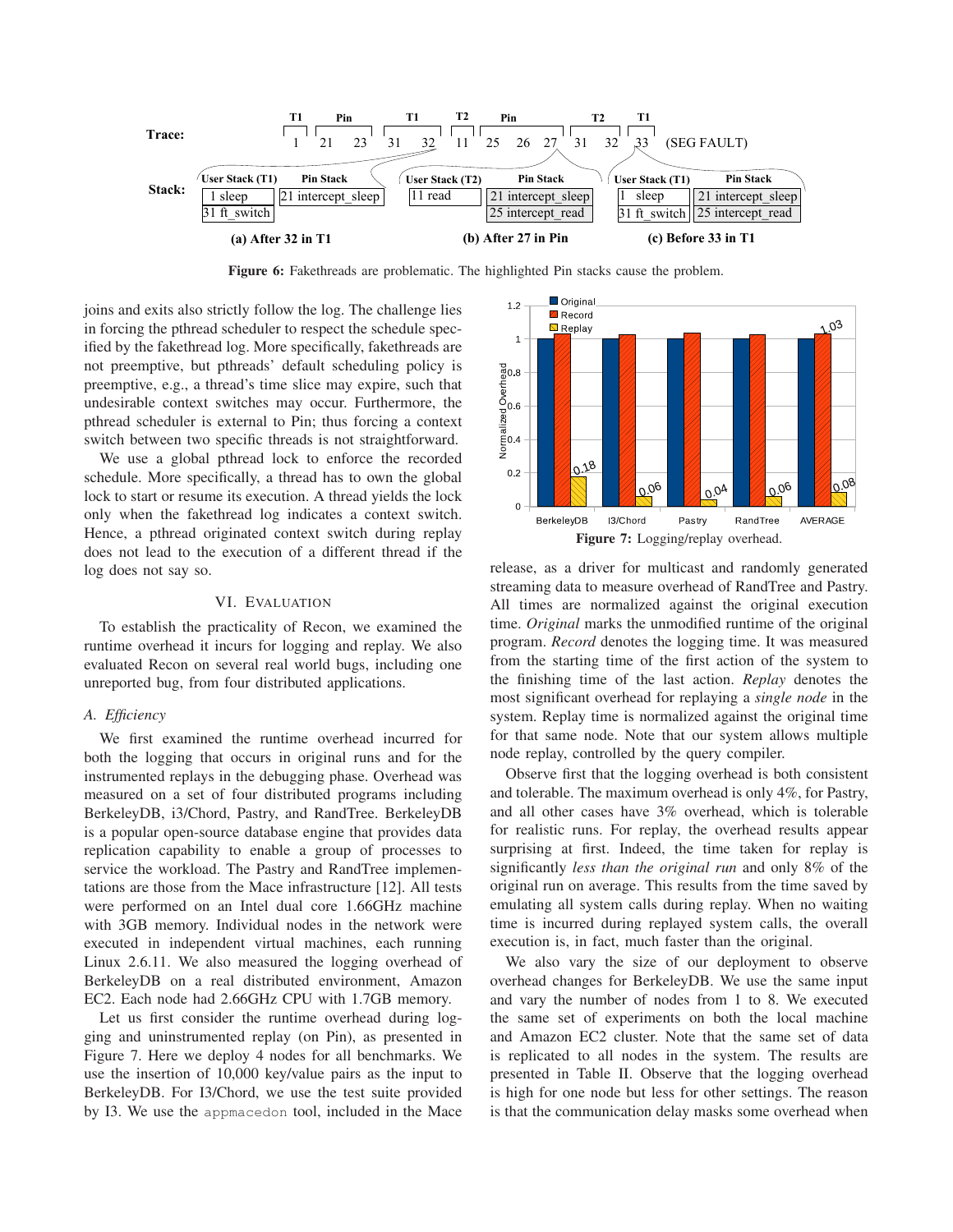| # of nodes | exec. time(s) |                 | logging overhead | log size |          |  |
|------------|---------------|-----------------|------------------|----------|----------|--|
|            | Local         | EC <sub>2</sub> | Local            | EC2      |          |  |
|            | 180.5         | 25.58           | 7.19%            | 2.88%    | 6.79 MB  |  |
|            | 414.4         | 396.33          | 3.14%            | 0.54%    | 9.13 MB  |  |
|            | 512.0         | 212.74          | 3.19%            | $1.11\%$ | 12.28 MB |  |
|            | 594.7         | 313.4           | 3.04%            | 1.05%    | 17.07 MB |  |

**Table II:** Logging costs vs. # Nodes for BerkeleyDB.

multiple nodes are involved. The execution time with 2 nodes is a lot slower than the 1 node execution because the data has to be replicated to the second node. When the node count goes higher, the overhead does not increase as substantially because the replication is done through broadcasting. In the EC2 cluster, execution time with 2 nodes is slower than the 4 node execution because the master node must wait until receiving at least one acknowledgment message from clients for each input data. When we have 2 nodes, one master and one client, the only client needs to store all replicas and sends ack messages to the master, but in the 4 node case, any available client can send ack to the master. When we have 8 nodes, the master node needs at least 3 ack messages from clients, so the execution time is slower than with 4 nodes but still faster than the 2 node case. Local machine execution does not show this symptom because increasing the number of nodes causes CPU and memory congestion. The log file sizes are also presented in the last column.



The instrumentation overhead for collecting several different execution artifacts is presented in Figure 8. Once again, all runtimes are normalized, this time against the replay time for each program. *Replay* presents the base replay time, i.e., replay inside Pin without instrumentation. *Replay+State* gives the time necessary to locate a particular point in the replay of a node such that the requested state can be extracted with the help of dwarfdump. Note that populating the **Output** and **Communication** relations demands the same online instrumentation and hence the same overhead applies to those primitives as well. *Replay+CD* gives the time necessary for detecting the control dependence for each execution point within a node. *Replay+DD Bin* presents the time for detecting the data dependence for each execution point in the application binary while *Replay+DD Full* covers

both the application binary and libraries. We separate these two options because instrumenting libraries may not be necessary for all programs. BerkeleyDB builds some of its own libraries as well, so those are included in its *Bin* results. *Replay+All Bin* presents the overhead of all instrumentation primitives for the application binary while *Replay+All Full* does so for both the binary and the libraries.

In all cases, tracking the execution position to collect state information takes less than 3 times the replay runtime, and in most cases, it takes less than  $2 \times$  as long to execute,  $1.8\times$  on average. Tracking control dependence alone usually has less than  $3\times$  overhead with respect to the base replay runtime,  $2.6 \times$  on average. For most benchmarks, data dependence is the most expensive execution artifact to detect, with full data dependence detection, including through library calls, taking an average of  $9.11 \times$  to execute. Note that the overhead from BerkeleyDB is the dominant contributor to this average. The BerkeleyDB tests involve significantly more data than those for the other programs, resulting in a higher number of data dependencies being detected. Sometimes, it may be beneficial to exclude data dependencies that occur inside external library calls. When we do this, tracking data dependence can be done with  $5.5\times$ the base runtime on average. Having all primitives activated incurs more slowdown. Overall, considering that replay is much faster than the original run  $(0.08 \times)$ , the instrumented runs are even faster or comparable to the original runs. Such overhead is acceptable in the debugging phase.

## *B. Effectiveness*

We tested our tool with eight bugs from four distributed applications. One of them (RandTree #1) is an unreported bug and we can easily generate queries to find a root cause. We will discuss details in the Case Study #2. Figure 9 presents the total number of queries generated for debugging, and also the frequency with which they involved each relation from Figure 3. The right-most column represents the number of nodes we needed to replay in order to find the cause of each bug. From the table, we can observe that all these real bugs can be resolved in a few queries with 14 being the maximum, showing the effectiveness of our technique. Queries at different levels, from variable state to node interactions, are needed, and most of these bugs require reasoning across node boundaries, illustrating the necessity of a unified debugging view. Next, we will present a few case studies.

**Case Study #1:** The first case is a failure of a leader election scheme in BerkeleyDB 4.7.25 that supports the single master/multiple clients model. This bug was originally analyzed in [32].

When a master crashes, all remaining nodes in the system automatically start a new round of leader election. However, in the case of this bug, the system permanently fails to elect a new master because all nodes in the system believe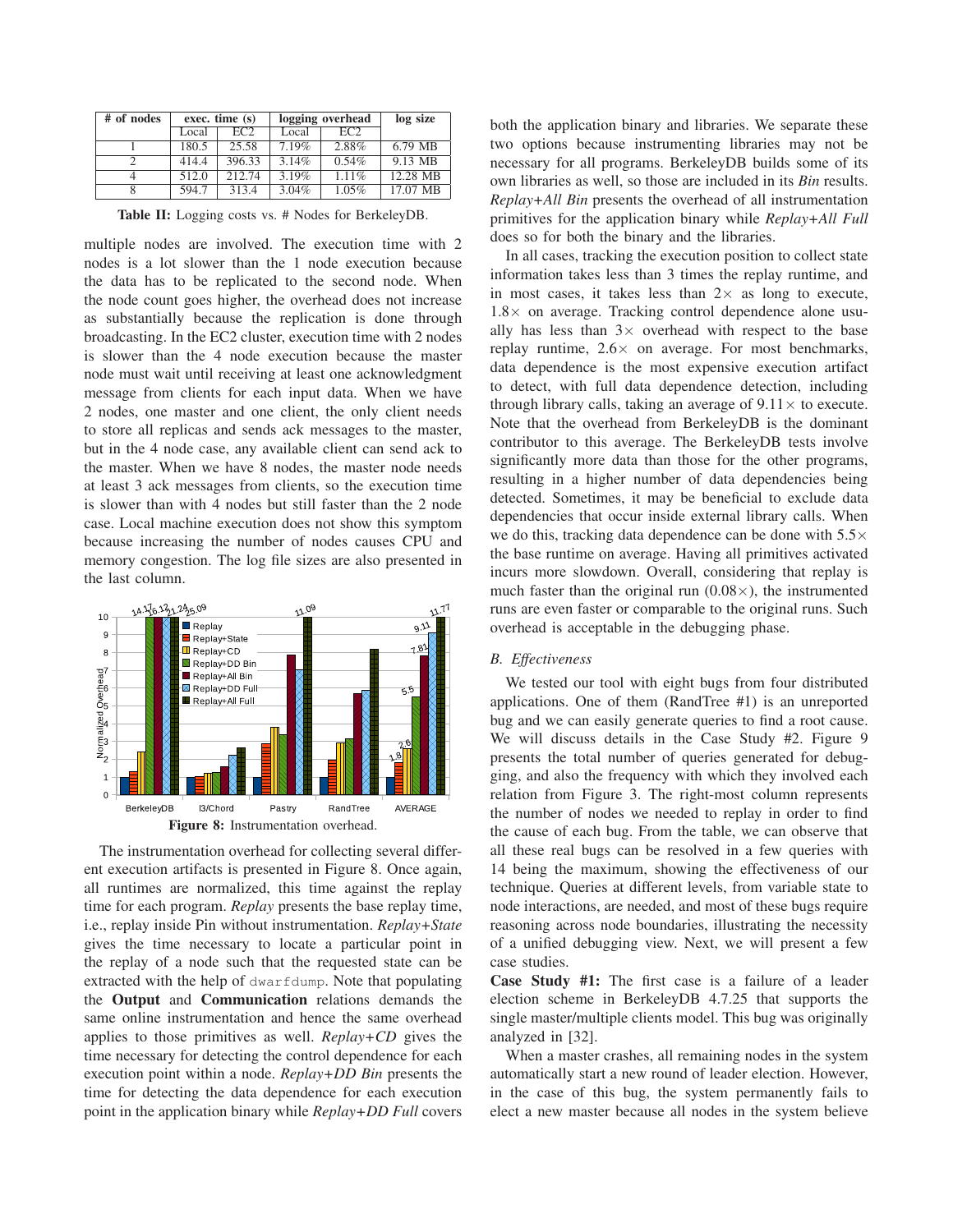| <b>Bug</b> | <b>Summary</b>                  | <b>Total Queries</b> | STATE | CD. | DD           | <b>OUTPUT</b> | CF        | <b>COM</b> | # of nodes |
|------------|---------------------------------|----------------------|-------|-----|--------------|---------------|-----------|------------|------------|
| DB#1       | Permanent election failure [32] |                      |       |     | <sub>(</sub> |               |           |            |            |
| DB#2       | Master node panic [32]          | 14                   |       |     | 8            |               |           |            |            |
| Chord#1    | Packet handling failure [9]     |                      |       |     |              |               |           |            |            |
| Chord#2    | Inconsistent ring $[10]$        |                      |       |     |              |               | $\bigcap$ |            |            |
| RandTree#1 | Permanent join fail             |                      |       |     |              |               |           |            |            |
| RandTree#2 | Disjoint tree $[10]$            |                      |       |     |              |               |           |            |            |
| RandTree#3 | Fail to find peer [13]          |                      |       |     |              |               |           |            |            |
| Pastry#1   | Buffer overflow [13]            |                      |       |     |              |               |           |            |            |

**Figure 9:** Analyzed bugs with the number of queries used and relation usage distributions.



**Figure 10:** Case study 1: BerkeleyDB - failure in election.

they cannot be the master. Suppose node 0 is the original master node and is synchronizing data with all other client nodes, nodes 1 and 2. The steps of synchronization are as follows. First, when node 0 receives modified data, it sends a REP\_PAGE message with the modified data to all clients. All clients who receive this message change their state to LOG\_RECOVERY by setting a flag to REP\_F\_RECOVERY\_LOG, meaning they expect the corresponding log update in the next step. When this flag is set, the node cannot be a master. The clients send a REP\_LOG\_REQ message to the master node, requesting the updated log. In the next step, when node 0 receives the REP\_LOG\_REQ message, it sends a REP\_LOG message with the updated log records. When clients receive the REP\_LOG message from the master, they restore to the normal state. The bug happens when node 0 is down after it sends a REP\_PAGE message but before sending the REP\_LOG message. When the master is down, all clients start election but permanently fail to elect a new master. The symptom is an error message on all client nodes – "No electable site found : ..."

We generated 13 queries. Figure 10 presents the code snippets related to the failure appended with the corresponding queries. We started debugging with node 1, which is one of the client nodes that printed the error message. From QUERY1 (Q1), we can obtain the execution point where the message was printed, line 435, and we can also reach the branch point controlling the execution there, which is line 368. From the first query, we find that this error happens because variable send\_vote has the value DB\_EID\_INVALID. Now we want to know where the value of send vote was defined. In Q2, we query the data dependence of send\_vote at line 368. Here, we use id\_368 to denote the execution point of line 368 for readability. Q2 returns the execution point of line 351, and now we need to know where the variable rep→winner was defined. From Q3, we reach line 989, where rep→winner was given the constant value DB\_EID\_INVALID. Now we need to obtain the control dependence of the execution point at line 989. Q4 shows that line 981 controls line 989. In order to decide which condition caused the wrong branch outcome, we query the value of priority at 981 (Q5), which reveals that it has an undesirable value of 0. Through Q6 and Q7, we reach line 252, the branch controlling the definition of priority to 0 at line 257.

From queries Q8-11, we can reach the line 521, where the message was received from another node. At this point, Q12 reveals that that node 1 has received the message from node 0 at line 503. Node 0 was supposed to send REP\_LOG after the execution of line 503 (sending REP\_PAGE). However, according to Q13, whose result is an empty set, node 0 did not send any further message to node 1. From these combined queries, we thus discover the reason for the election failure.

**Case Study #2:** The second case study is for a previously unreported bug in RandTree. This bug exhibits as a permanent failure when a node joins the tree. In the experiment, we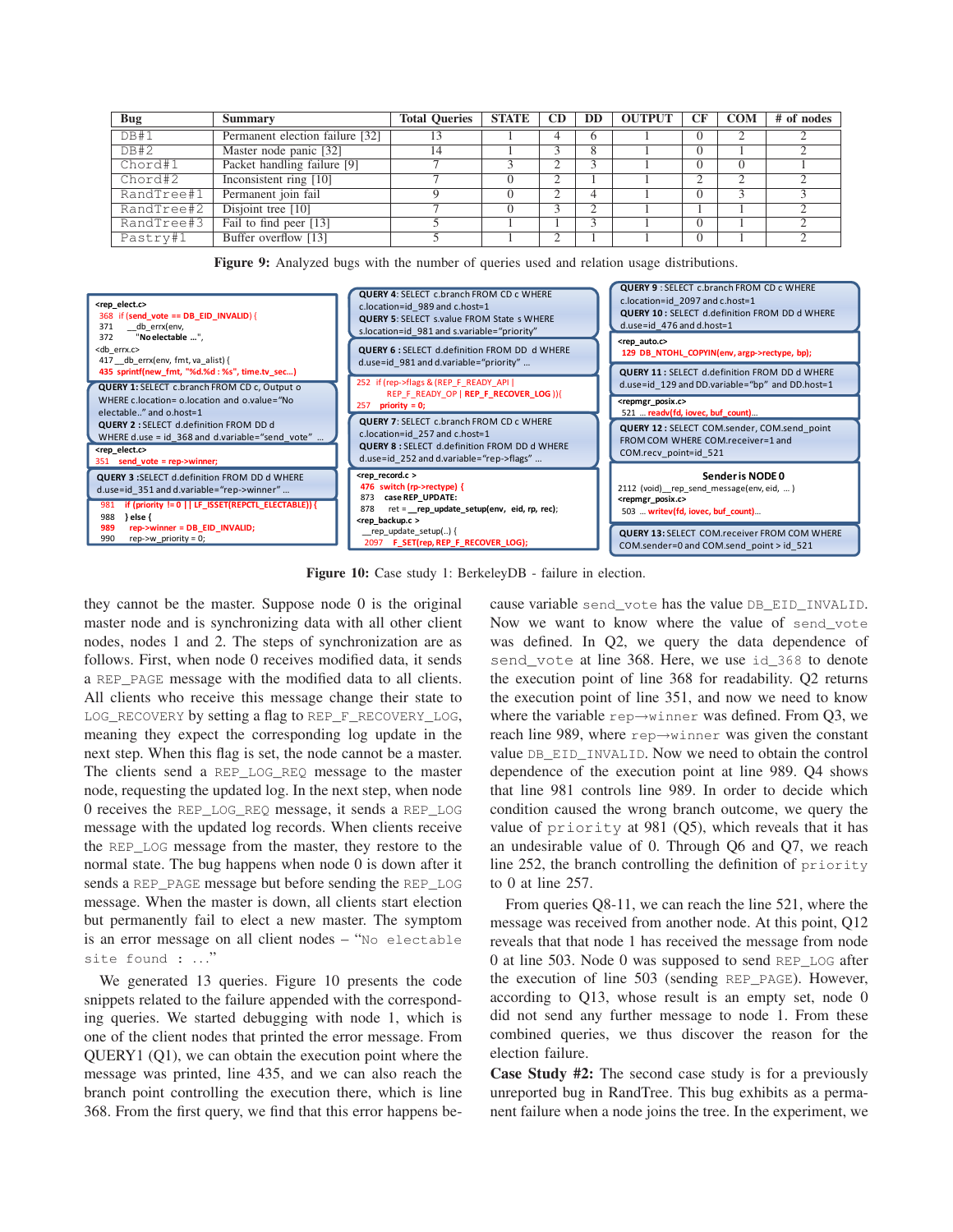

Figure 11: Case study 2: RandTree – permanent failures to join tree.

have two nodes in the tree, nodes 0 and 1, in the initial phase. Later, node 2 starts and sends a join message to node 1. The message is relayed to the root node 0. Node 0 sends a join reply message to node 2 and updates its own child list, which now includes node 2, but node 2 resets right after sending the join message. After node 2 is reset, it ignores the join reply message from node 0 because it is in the initialization phase. After node 2 finishes initialization, it sends a join message to node 0. Node 0 ignores that message because node 2 is already its child. Node 2 keeps sending join messages to node 0, but all of them are ignored and thus node 2 cannot join the tree. When node 0 ignores the join message from node 2, it prints the error message "!!!received Join from XX, already child."

We used 9 queries to debug this failure, all presented in Figure 11. We started from the error message. After Q1, we reach line 650, meaning node 2 is found in the child list. From this point, we seek to know why node 2 is already in the list. Using Q2, we find that node 2 is added at line 627, as the result of a message received at line 84 (Q3). Q4 discloses that the message was sent from node 1, as the result of a message received at line 84 in node 1 (Q5-6). Q7 identifies that the message was from the *previous* process of node 2 expressing its intention of joining the tree. Node 1 simply relayed the join message. Then, we go back to line 650 and try to understand why msg.source has the value of node 2. Through Q8 and Q9, we know that this join is from the *new* node 2 process.

The full queries for the remaining bugs in Figure 9 are omitted due to space restrictions.

## VII. RELATED WORK

Debugging pervasive systems is becoming increasingly important. D3S [15] and WiDS [14] are projects that aim to detect runtime errors in distributed systems. They are based on runtime property checking at the event level. These systems assume the user knows exactly what properties to check. In contrast, our system provides an interface that exposes artifacts at various levels, allowing the user to examine them regardless of foresight, starting from the observed symptoms. Another thread of work for debugging distributed systems uses model checking [19], [31]. MaceMC [12] is an explicit state model checker that checks liveness properties. In general, model checking also requires the user to have prior knowledge about the property to check and generally scales poorly. CrystalBall [30] is a tool that checks *predefined* properties on the fly.

In [25], Singh et al. propose a declarative language based debugging interface that is similar to our SQL interface. However, their system is specialized to their own declarative pervasive system programming language [16]. Our system is much more general, working on arbitrary binaries. PTQL [11] and PQL [18] propose query languages for single process execution. These techniques are not combined with replay and their schema design does not focus on debugging. Magpie [5], Pinpoint [6], and Pip [23] are projects based on log mining. In other words, they try to identify problems by looking at event logs. These techniques are quite effective in debugging performance problems, but less so for faults. In [29], Xin *et al.* present a technique to analyze distributed systems by building task graphs from event log files. Pothier *et al.* [22] present a portable Trace-Oriented Debugger for Java which uses efficient instrumentation techniques for event generation and a scalable storage system for completeness and efficient querying. All attributes of all events are logged at all times which is considered feasible in the targeted centralized setting targeted and with the assumption of a wireline connection to a dedicated scalable backend. Logging and replay [7], [9], [26], [21] is an important strategy for pervasive debugging. Existing work focuses on single node replay, which is insufficient for pervasive debugging. Friday's replay system [10] supports replay with a GDB-like interface, but it cannot handle fine-grained instrumentation.

#### VIII. CONCLUSION

We have presented Recon, a system for debugging distributed systems based on a novel architecture, providing a consistent view of salient system properties. This view